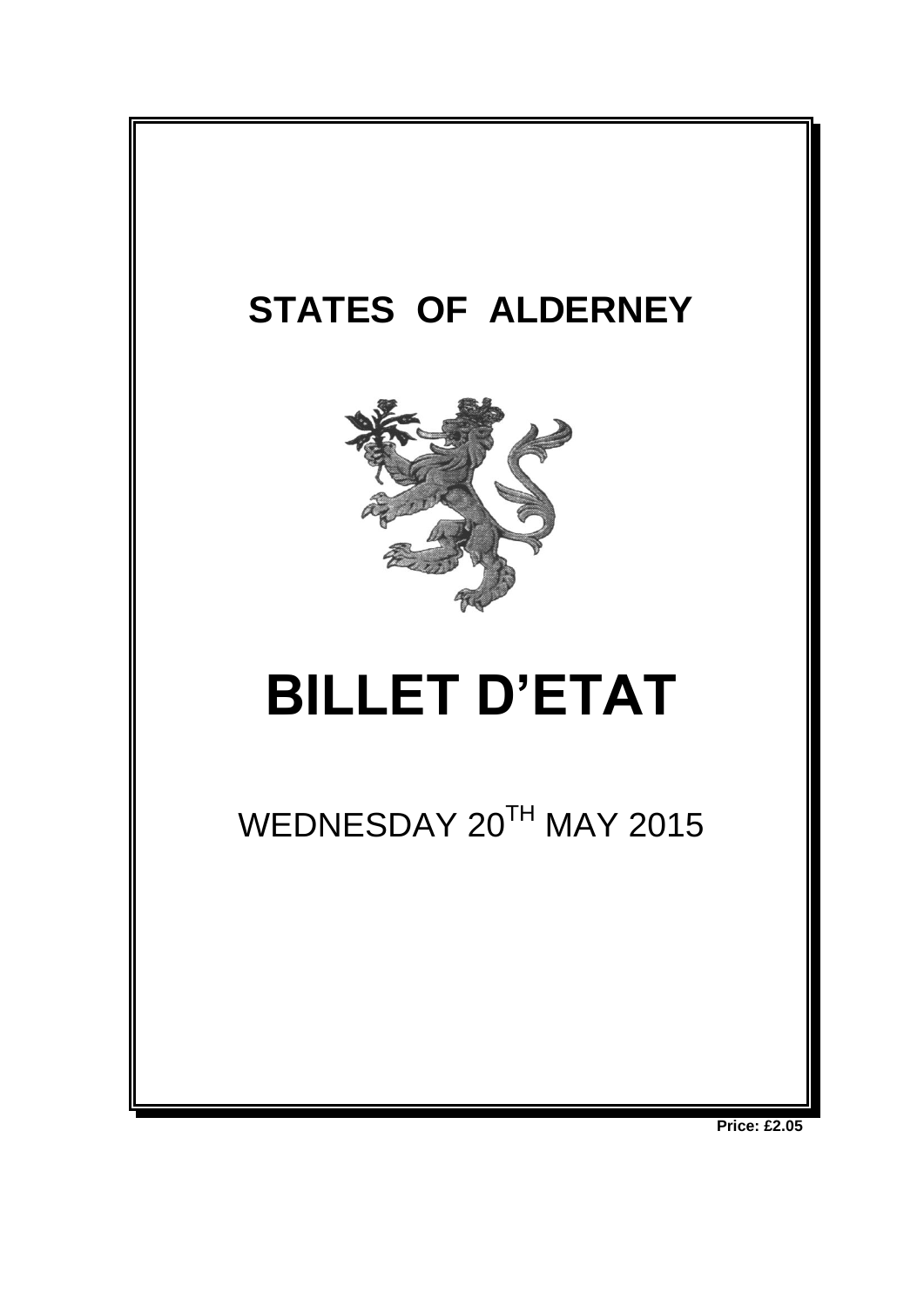## **STATES OF ALDERNEY**

#### **BILLET D'ETAT FOR WEDNESDAY 2OTH MAY 2015**

Members of the States:

I have the honour to inform you that the Meeting of the States will be held at 5:30 pm on Wednesday 20<sup>th</sup> May 2015. This will be preceded by the People's Meeting, which will be held on Wednesday 13<sup>th</sup> May 2015 at 7:00 pm in the Island Hall.

W Stuart Trought President

## **Item l The Alderney eGambling (Amendment) Regulations, 2015**

#### **The following letter was received from Mr Neil Harvey, Chairman of the Policy & Finance Committee:-**

"The Alderney eGambling (Amendment) Regulations, 2015 were made on 24<sup>th</sup> March, 2015 and came into force on 1<sup>st</sup> April, 2015. The primary purpose of the Alderney eGambling (Amendment) Regulations, 2015 is to introduce a required form for eGambling licensees and Category 2 Associate Certificate holders to use to report the number of gambling business associates associated with the eGambling licensee or Category 2 Associate Certificate in order to calculate their licence or certificate fee in accordance with the fees introduced by the Alderney eGambling (Amendment) Ordinance, 2015 which came into force on 1<sup>st</sup> April, 2015.

In addition the Alderney eGambling (Amendment) Regulations, 2015 revises the headings of part of the Internal Control System that all eGambling licensees and Category 2 Associate Certificate holders are required to have.

The Alderney eGambling (Amendment) Regulations, 2015 were drafted by the Law Officers of the Crown in Guernsey and were submitted to the States of Guernsey Home Department in accordance with the terms of the Memorandum of Understanding dated November, 8<sup>th</sup>, 2013.

I would be grateful if you would place the Alderney eGambling (Amendment) Regulations, 2015 before the next meeting of the States of Alderney pursuant to Section 27(1)(c) of the Alderney eGambling Ordinance, 2009 with an appropriate proposition.

> Neil Harvey Chairman"

**The States of Alderney is asked to resolve that 'The Alderney eGambling (Amendment) Regulations, 2015' not be annulled.**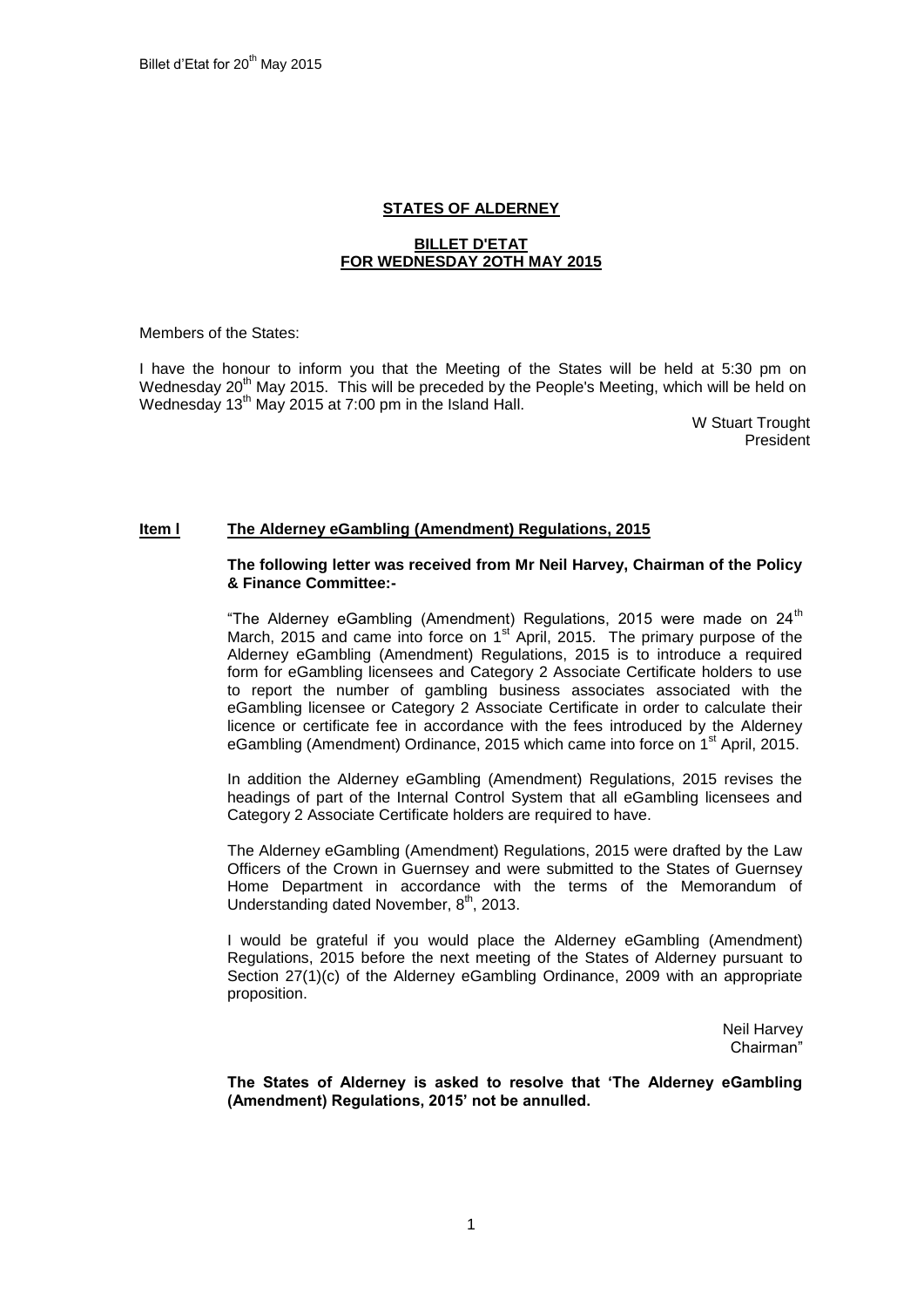# **Item II Alderney Commission for Renewable Energy – Additional functions**

#### **The following letter was received from Mr Neil Harvey, Chairman of the Policy & Finance Committee:-**

"Under Section 3.10 of the Agreement and Licence dated  $13<sup>th</sup>$  November 2008 and made between The Alderney Commission for Renewable Energy ('the Commission') and Alderney Renewable Energy Limited ('ARE') ARE entered into a contractual liability to pay, on the first January in each year until the date on which generation fees become payable under the provisions of that Agreement, to ACRE an 'Upfront Payment' of £200,000. Those payments are received by the Commission pursuant to its duties as regulator of renewable energy within Alderney.

Historically those payments have been transferred by ACRE at the request of the States of Alderney to Alderney Electricity Limited to help offset the cost of electricity supply for the benefit of islanders. Some doubts have arisen as to whether ACRE has the power to make those payments without the need for formal direction from the States of Alderney.

Part II of the Renewable Energy (Alderney) Law, 2007 (the Law) refers to the establishment of the Alderney Commission for Renewable Energy, its function and its status. Section 7(1)(c) of the Law makes provision for the Commission to carry out such functions as may be conferred upon it by resolution of the States of Alderney.

The States is asked formally to approve by resolution that the Alderney Commission for Renewable Energy be conferred the following functions:

- a. To make financial contributions to Alderney Electricity Limited as the Commission considers appropriate, in order to subsidise the cost of electricity to residents of the Island of Alderney, and
- b. To make financial contributions to the States of Alderney as the Commission considers appropriate.

I would be grateful if you would place this matter before the next meeting of the States of Alderney with an appropriate proposition.

> Neil Harvey Chairman"

**The States of Alderney is asked to approve the following resolutions:**

- **1. That the Commission for Renewable Energy be conferred the following functions under section 7(1)(c) of the Renewable Energy (Alderney) Law, 2007 (in addition to the functions conferred upon it under that Law or by any other enactment) –**
	- **a. To make formal contributions to Alderney Electricity Limited as the Commission considers appropriate in order to subsidise the cost of electricity to residents of the Island of Alderney, and**
	- **b. To make formal contributions to the States of Alderney as the Commission considers appropriate; and**
- **2. That resolution 1 above is for the removal of any doubt and is not to be construed as impliedly invalidating anything done in conformity with any enactment or rule of law, either before or after these resolutions are approved by the States of Alderney.**